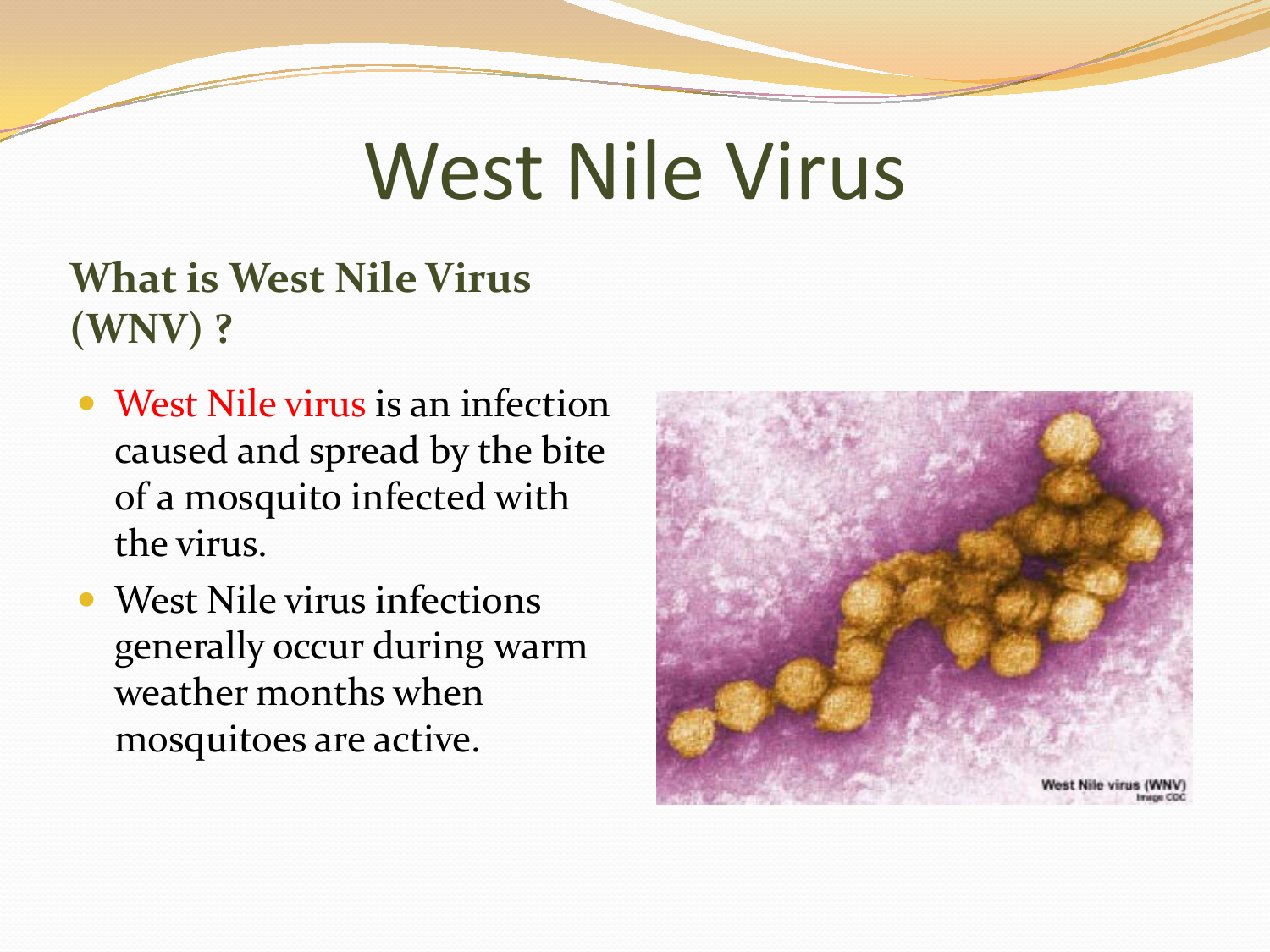#### **How is West Nile Virus transmitted?**

## **Infected Mosquitoes**

- Most often, WNV is spread by the bite of an infected mosquito.
- Mosquitoes become infected when they feed on infected birds.
- Infected mosquitoes can then spread WNV to humans and other animals when they bite.

#### • **Transfusions, Transplants, and Mother-to-Child**

In a very small number of cases, WNV also has been spread through blood transfusions, organ transplants, breastfeeding and even during pregnancy from mother to baby.



#### **West Nile Virus Transmission Cycle**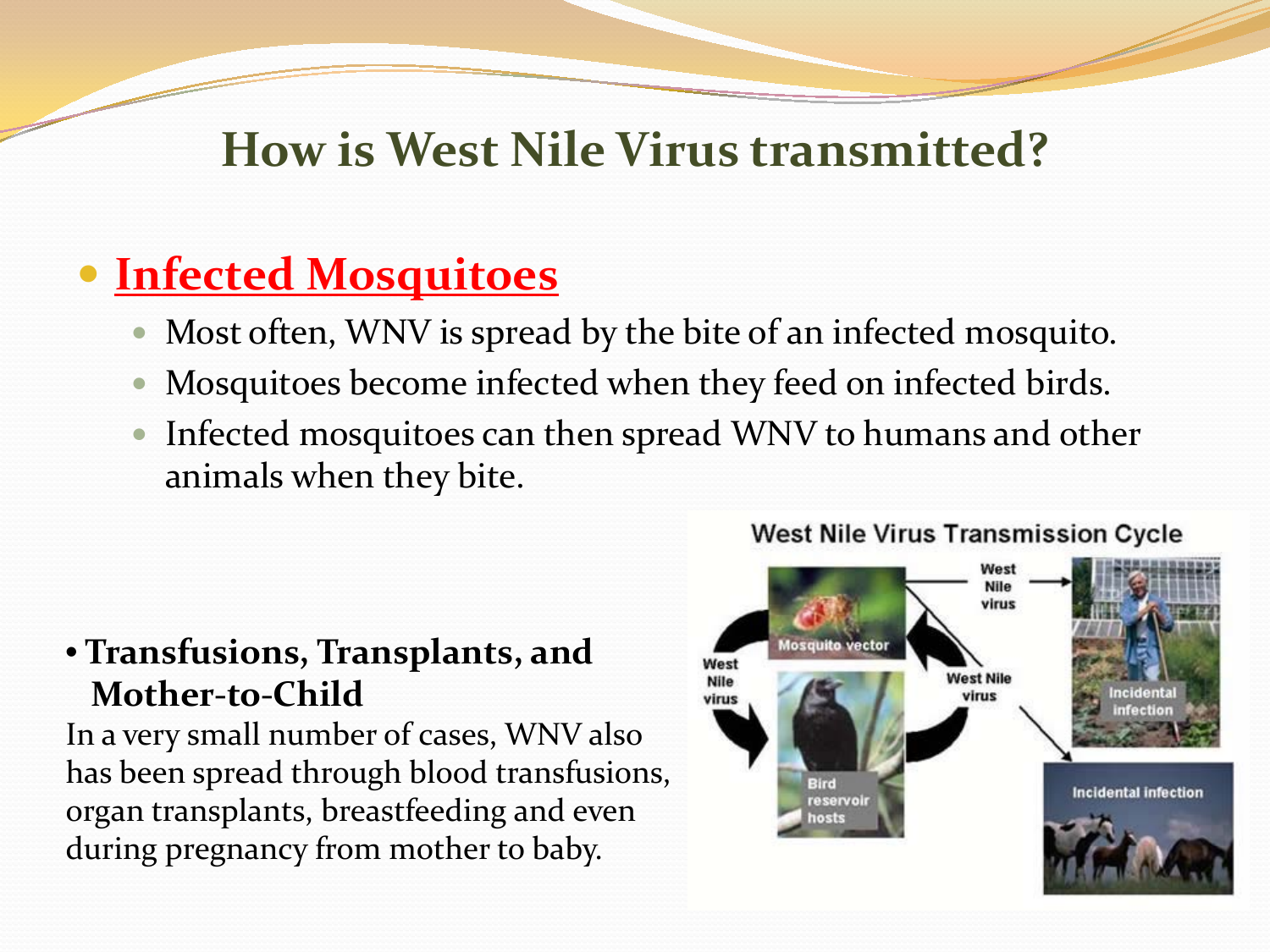## **Who is susceptible to West Nile virus?**

- Anyone can get infected with West Nile virus.
- Anyone who lives or works in an area where there are WNV-infected mosquitoes is at risk of WNV infection.
- Older persons are at an increased risk of severe disease from the virus.



**CDC: West Nile virus (WNV) activity reported to ArboNE by state, United States, 2012 (as of October 2, 2012)**

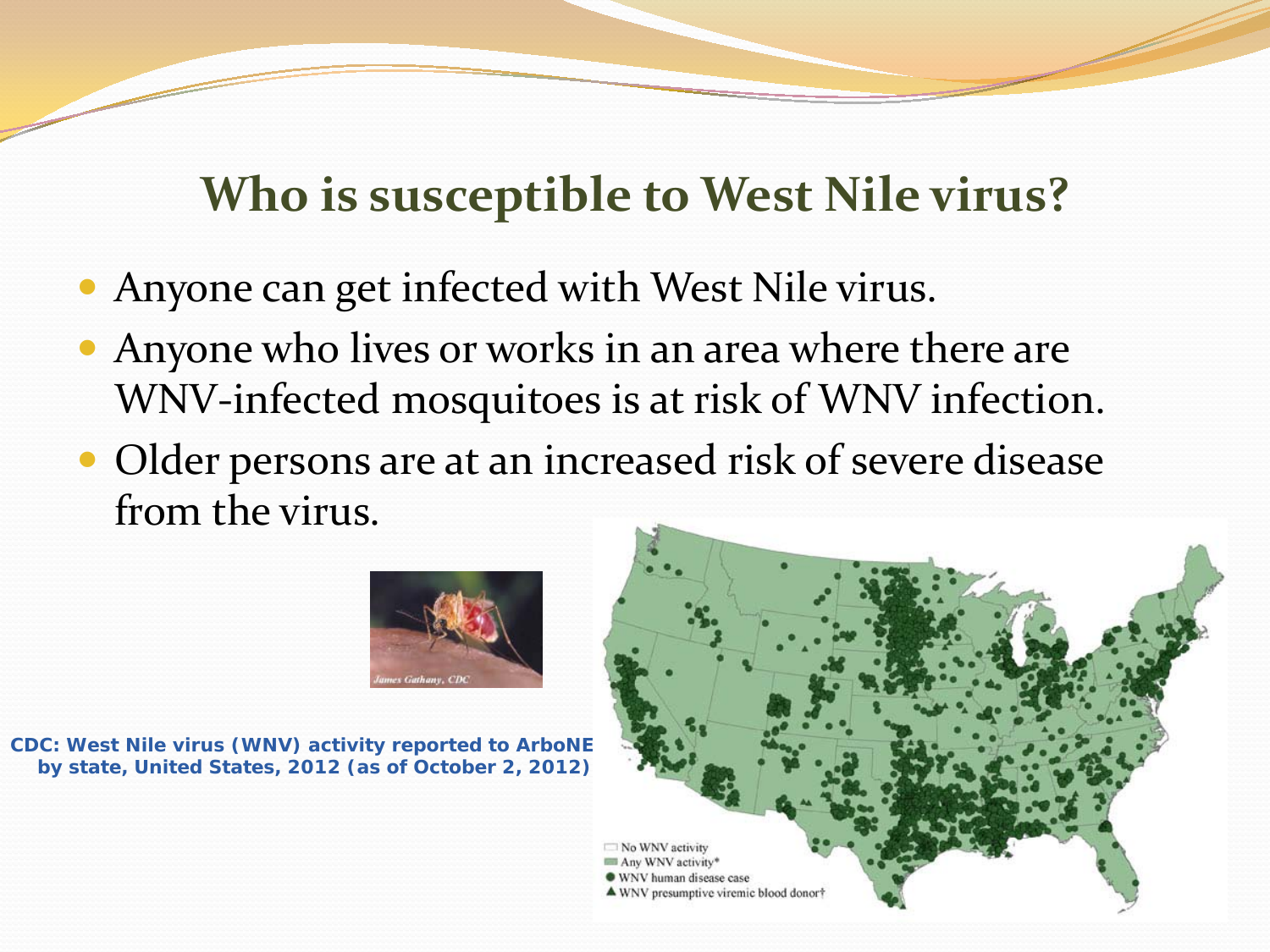#### **What are the symptoms of WNV?**

- **No Symptoms in Most People** (approximately 80%)
- **Milder Symptoms in Some People (**20 %)
	- Symptoms usually occur 3 to 14 days after exposure.
	- Fever, headache, and body aches, nausea, vomiting, and sometimes swollen lymph glands or a skin rash on the chest, stomach, and back.
	- Symptoms can last for as short as a few days.



- High fever, headache, neck stiffness, stupor, disorientation, coma, tremors, convulsions, muscle weakness, vision loss, numbness and paralysis.
- These symptoms may last several weeks, and neurological effects may be permanent.



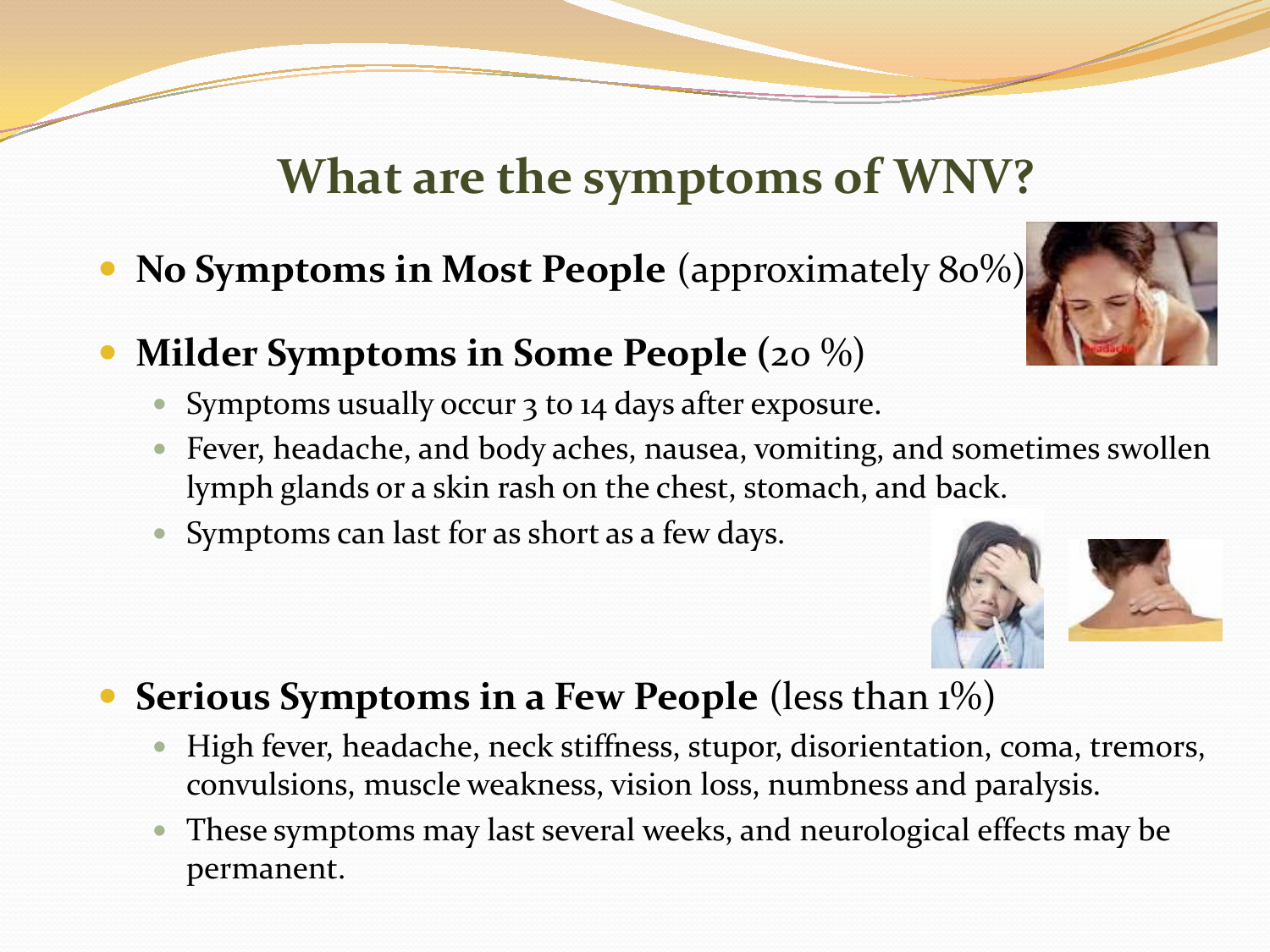#### **How is West Nile virus diagnosed?**

- Blood test (testing of serum)
- Testing of Cerebrospinal fluid (CSF)



## **How is West Nile virus treated?**

- There is no specific treatment for West Nile virus.
- A physician may provide treatment to relieve the symptoms of the illness.
- In severe cases hospitalization may be required.